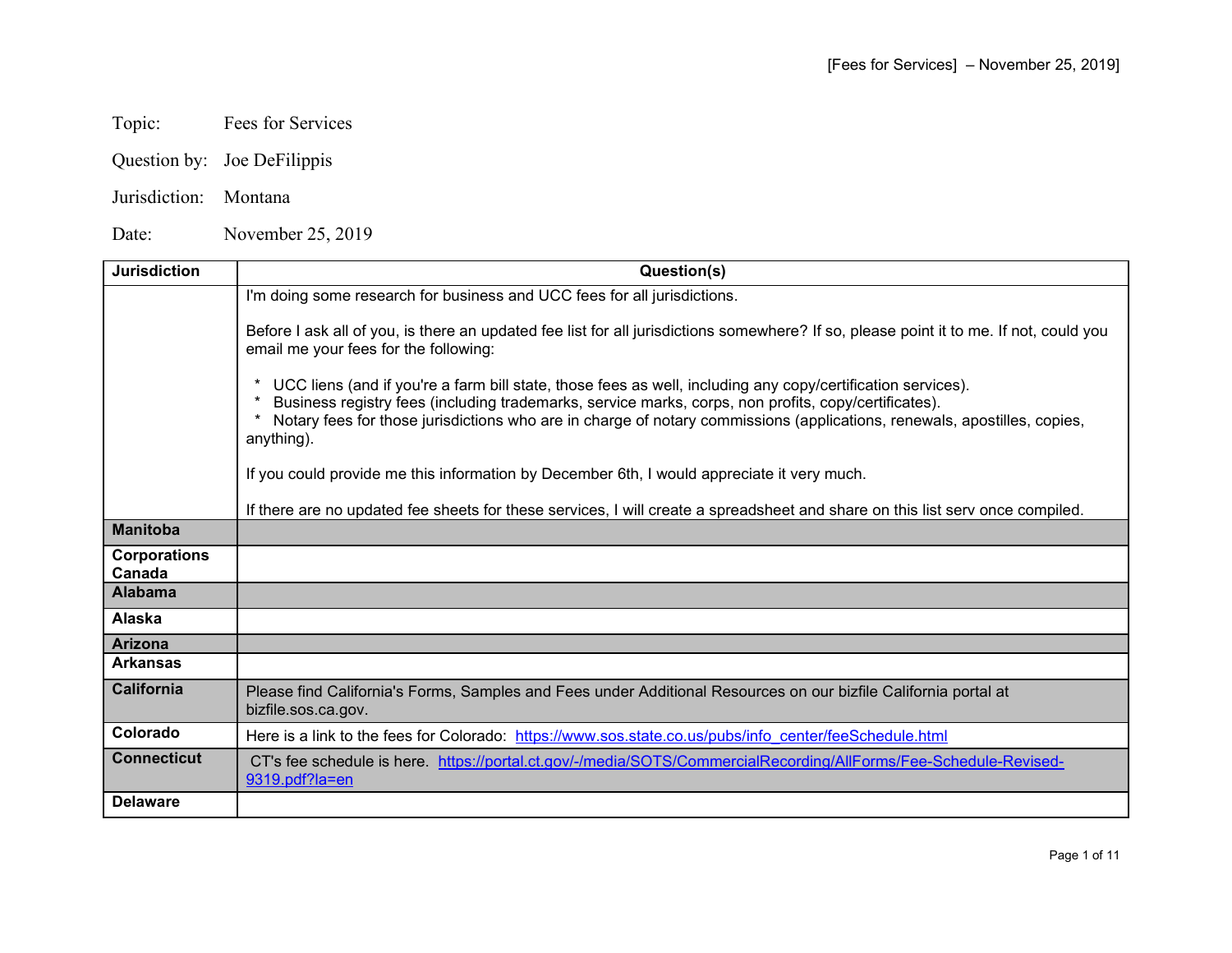| <b>Jurisdiction</b>            | Question(s)                                                                                                                                                                                                                                                                                                                                                   |
|--------------------------------|---------------------------------------------------------------------------------------------------------------------------------------------------------------------------------------------------------------------------------------------------------------------------------------------------------------------------------------------------------------|
|                                | I'm doing some research for business and UCC fees for all jurisdictions.                                                                                                                                                                                                                                                                                      |
|                                | Before I ask all of you, is there an updated fee list for all jurisdictions somewhere? If so, please point it to me. If not, could you<br>email me your fees for the following:                                                                                                                                                                               |
|                                | UCC liens (and if you're a farm bill state, those fees as well, including any copy/certification services).<br>Business registry fees (including trademarks, service marks, corps, non profits, copy/certificates).<br>Notary fees for those jurisdictions who are in charge of notary commissions (applications, renewals, apostilles, copies,<br>anything). |
|                                | If you could provide me this information by December 6th, I would appreciate it very much.                                                                                                                                                                                                                                                                    |
|                                | If there are no updated fee sheets for these services, I will create a spreadsheet and share on this list serv once compiled.                                                                                                                                                                                                                                 |
| <b>District of</b><br>Columbia |                                                                                                                                                                                                                                                                                                                                                               |
| <b>Florida</b>                 |                                                                                                                                                                                                                                                                                                                                                               |
| Georgia                        |                                                                                                                                                                                                                                                                                                                                                               |
| Hawaii                         | My office does only the business registrations. Attached is our fee schedule.                                                                                                                                                                                                                                                                                 |
| Idaho                          |                                                                                                                                                                                                                                                                                                                                                               |
| <b>Illinois</b>                |                                                                                                                                                                                                                                                                                                                                                               |
| <b>Indiana</b>                 | Indiana fee chart is attached.                                                                                                                                                                                                                                                                                                                                |
|                                | $\star$<br>The SOS EA (Enhanced Access) Fee is money that goes into a SOS fund to pay for and maintain online services and<br>technology projects                                                                                                                                                                                                             |
|                                | $\star$<br>IOT EA Fee is money that goes to the Indiana Office of Technology                                                                                                                                                                                                                                                                                  |
|                                | $\star$<br>VPS is our payment vendor                                                                                                                                                                                                                                                                                                                          |
|                                | $\star$<br>See Total Online Fee column for the customer total                                                                                                                                                                                                                                                                                                 |
|                                | $\star$<br>EA fees are only charged for online transactions                                                                                                                                                                                                                                                                                                   |
|                                | $\star$<br>All UCC EA fees will be increased in January to \$12.00                                                                                                                                                                                                                                                                                            |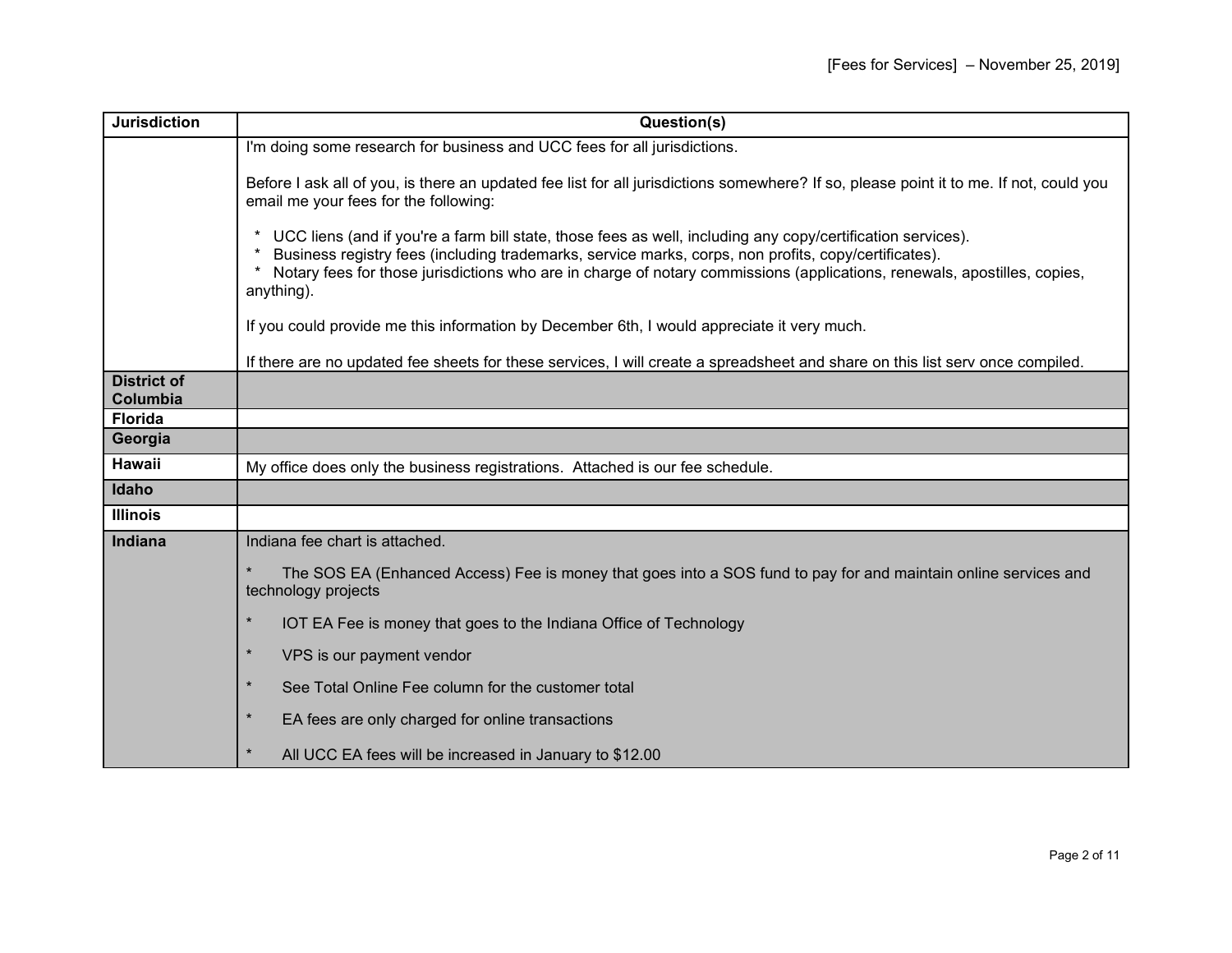| <b>Jurisdiction</b> | Question(s)                                                                                                                                                                                                                                                                                                                                                       |
|---------------------|-------------------------------------------------------------------------------------------------------------------------------------------------------------------------------------------------------------------------------------------------------------------------------------------------------------------------------------------------------------------|
|                     | I'm doing some research for business and UCC fees for all jurisdictions.                                                                                                                                                                                                                                                                                          |
|                     | Before I ask all of you, is there an updated fee list for all jurisdictions somewhere? If so, please point it to me. If not, could you<br>email me your fees for the following:                                                                                                                                                                                   |
|                     | UCC liens (and if you're a farm bill state, those fees as well, including any copy/certification services).<br>* Business registry fees (including trademarks, service marks, corps, non profits, copy/certificates).<br>* Notary fees for those jurisdictions who are in charge of notary commissions (applications, renewals, apostilles, copies,<br>anything). |
|                     | If you could provide me this information by December 6th, I would appreciate it very much.                                                                                                                                                                                                                                                                        |
|                     | If there are no updated fee sheets for these services, I will create a spreadsheet and share on this list serv once compiled.                                                                                                                                                                                                                                     |
| <b>lowa</b>         | High level overview                                                                                                                                                                                                                                                                                                                                               |
|                     | * UCCs: \$10 online and \$20 on paper<br>* Business Entity: LLC formation, \$50; Articles of Inc, \$50; Trademarks, \$10; Certs of good standing, \$5<br>* Notary commission, \$30; Notary renewal, \$30; Apostilles, \$5                                                                                                                                         |
|                     | Specifics:<br>UCC: https://sos.iowa.gov/business/FormsAndFees.html#UCC<br>Business Entity: https://sos.iowa.gov/business/FormsAndFees.html<br>Notary: https://sos.iowa.gov/business/FormsAndFees.html#NC9B                                                                                                                                                        |
| <b>Kansas</b>       |                                                                                                                                                                                                                                                                                                                                                                   |
| Kentucky            |                                                                                                                                                                                                                                                                                                                                                                   |
| Louisiana           | Louisiana is as follows:<br>Notary:<br>https://www.sos.la.gov/NotaryAndCertifications/FileNotaryDocuments/GetFormsAndFeeSchedule/Pages/default.aspx<br>Corporations:<br>https://www.sos.la.gov/BusinessServices/FileBusinessDocuments/GetFormsAndFeeSchedule/Pages/default.aspx<br>UCC:                                                                           |
| <b>Maine</b>        | https://www.sos.la.gov/BusinessServices/UniformCommercialCode/GetFormsAndFeeSchedule/Pages/default.aspx                                                                                                                                                                                                                                                           |
|                     |                                                                                                                                                                                                                                                                                                                                                                   |
| <b>Maryland</b>     |                                                                                                                                                                                                                                                                                                                                                                   |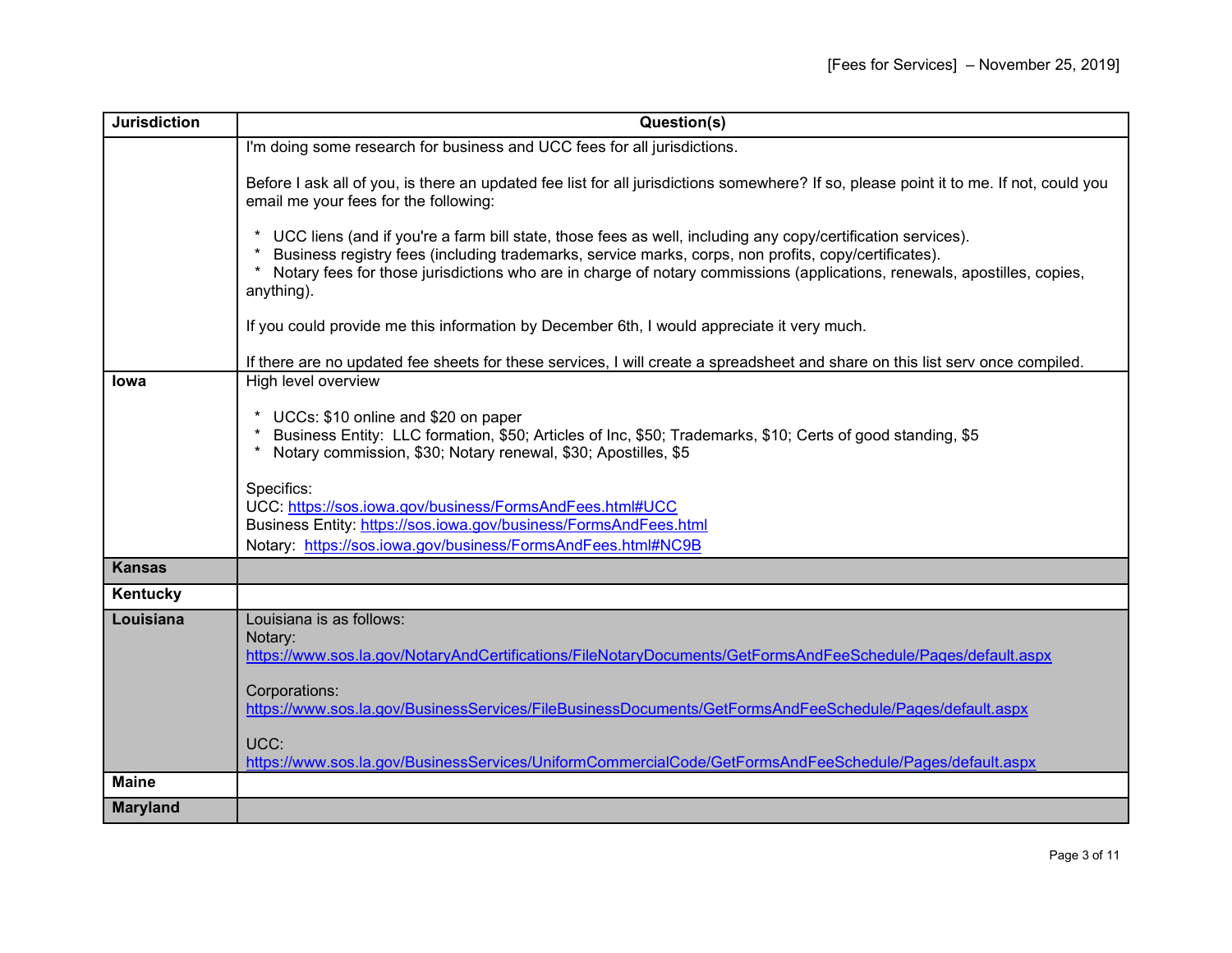| <b>Jurisdiction</b>  | Question(s)                                                                                                                                                                                                                                                                                                                                                                                                                                                 |
|----------------------|-------------------------------------------------------------------------------------------------------------------------------------------------------------------------------------------------------------------------------------------------------------------------------------------------------------------------------------------------------------------------------------------------------------------------------------------------------------|
|                      | I'm doing some research for business and UCC fees for all jurisdictions.                                                                                                                                                                                                                                                                                                                                                                                    |
|                      | Before I ask all of you, is there an updated fee list for all jurisdictions somewhere? If so, please point it to me. If not, could you<br>email me your fees for the following:                                                                                                                                                                                                                                                                             |
|                      | UCC liens (and if you're a farm bill state, those fees as well, including any copy/certification services).<br>Business registry fees (including trademarks, service marks, corps, non profits, copy/certificates).<br>Notary fees for those jurisdictions who are in charge of notary commissions (applications, renewals, apostilles, copies,<br>anything).                                                                                               |
|                      | If you could provide me this information by December 6th, I would appreciate it very much.                                                                                                                                                                                                                                                                                                                                                                  |
|                      | If there are no updated fee sheets for these services, I will create a spreadsheet and share on this list serv once compiled.                                                                                                                                                                                                                                                                                                                               |
| <b>Massachusetts</b> | Attached please find our updated fee schedule.                                                                                                                                                                                                                                                                                                                                                                                                              |
| <b>Michigan</b>      | I have attached a list of Michigan's business registry fees. This document is also available at:<br>https://www.michigan.gov/documents/lara/Filing Fees 604470 7.pdf.                                                                                                                                                                                                                                                                                       |
| <b>Minnesota</b>     | Here are the links to Minnesota's fees.                                                                                                                                                                                                                                                                                                                                                                                                                     |
|                      | UCC: https://www.sos.state.mn.us/business-liens/ucc-tax-cns-forms-fees/uniform-commercial-code-ucc-fee-schedule/<br>CNS: https://www.sos.state.mn.us/business-liens/ucc-tax-cns-forms-fees/central-notification-cns-fee-schedule/<br>Business registry and Copy Fee: https://www.sos.state.mn.us/business-liens/business-forms-fees/business-filing-certification-<br>fee-schedule/<br>Notary: https://www.sos.state.mn.us/media/1990/notaryapplication.pdf |
|                      | Apostilles: \$5 each                                                                                                                                                                                                                                                                                                                                                                                                                                        |
| <b>Mississippi</b>   |                                                                                                                                                                                                                                                                                                                                                                                                                                                             |
| <b>Missouri</b>      |                                                                                                                                                                                                                                                                                                                                                                                                                                                             |
| <b>Montana</b>       |                                                                                                                                                                                                                                                                                                                                                                                                                                                             |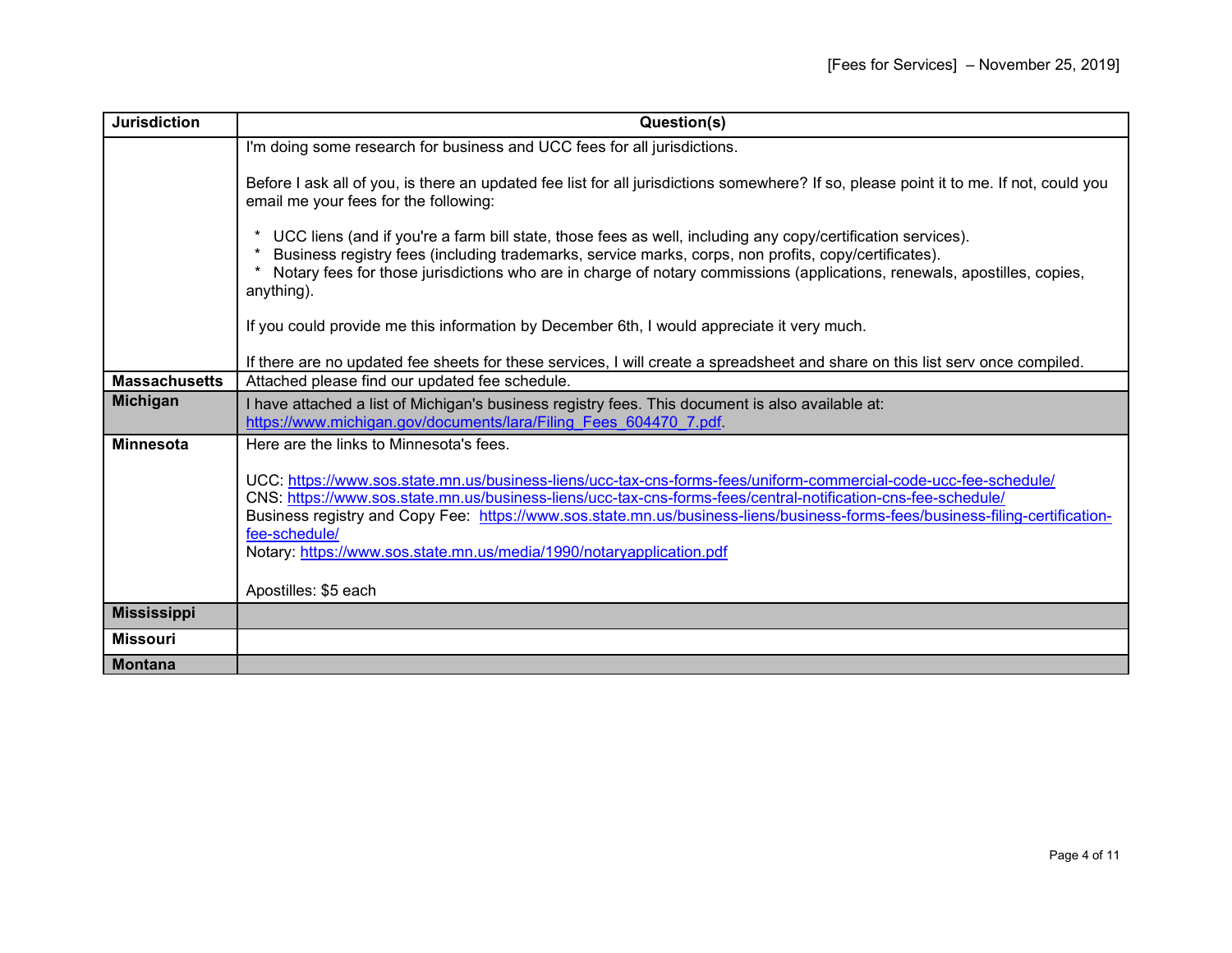| <b>Jurisdiction</b> | Question(s)                                                                                                                                                                                                                                                                                                                                                                                                                                                                                                                                                                                                                                                                                                                                                                                                                                                                                                                                                                                                                                  |
|---------------------|----------------------------------------------------------------------------------------------------------------------------------------------------------------------------------------------------------------------------------------------------------------------------------------------------------------------------------------------------------------------------------------------------------------------------------------------------------------------------------------------------------------------------------------------------------------------------------------------------------------------------------------------------------------------------------------------------------------------------------------------------------------------------------------------------------------------------------------------------------------------------------------------------------------------------------------------------------------------------------------------------------------------------------------------|
|                     | I'm doing some research for business and UCC fees for all jurisdictions.                                                                                                                                                                                                                                                                                                                                                                                                                                                                                                                                                                                                                                                                                                                                                                                                                                                                                                                                                                     |
|                     | Before I ask all of you, is there an updated fee list for all jurisdictions somewhere? If so, please point it to me. If not, could you<br>email me your fees for the following:                                                                                                                                                                                                                                                                                                                                                                                                                                                                                                                                                                                                                                                                                                                                                                                                                                                              |
|                     | UCC liens (and if you're a farm bill state, those fees as well, including any copy/certification services).<br>Business registry fees (including trademarks, service marks, corps, non profits, copy/certificates).<br>Notary fees for those jurisdictions who are in charge of notary commissions (applications, renewals, apostilles, copies,<br>anything).                                                                                                                                                                                                                                                                                                                                                                                                                                                                                                                                                                                                                                                                                |
|                     | If you could provide me this information by December 6th, I would appreciate it very much.                                                                                                                                                                                                                                                                                                                                                                                                                                                                                                                                                                                                                                                                                                                                                                                                                                                                                                                                                   |
|                     | If there are no updated fee sheets for these services, I will create a spreadsheet and share on this list serv once compiled.                                                                                                                                                                                                                                                                                                                                                                                                                                                                                                                                                                                                                                                                                                                                                                                                                                                                                                                |
| <b>Nebraska</b>     | Included are Nebraska's links to the Business fees webpage<br>https://nam12.safelinks.protection.outlook.com/?url=https%3A%2F%2Fsos.nebraska.gov%2Fbusiness%2Fcorp_serv%2<br>Fcorp form.html&data=02%7C01%7Cpviverto%40azsos.gov%7C6ab9c575038c4cc842b708d77a96ae1d%7Cb4494<br>a03f26d475dba4139871e763531%7C1%7C0%7C637112661506719204&sdata=9E4%2BQr8iU6l5fNF%2FFIBeyfdljr<br>7a77X86MgK%2FOveHeA%3D&reserved=0 (sorry, we don't have a quick easier list of our business fees) and the UCC<br>fees<br>https://nam12.safelinks.protection.outlook.com/?url=https%3A%2F%2Fsos.nebraska.gov%2Fbusiness%2Fucc%2Fpdf%2FFee<br>%2520Schedule.pdf&data=02%7C01%7Cpviverto%40azsos.gov%7C6ab9c575038c4cc842b708d77a96ae1d%7Cb4494a<br>03f26d475dba4139871e763531%7C1%7C0%7C637112661506719204&sdata=ugb1Jpa387%2F8uAidXGg5Z8m4VXXsg<br>Y2MdfFQKZE0%2BPg%3D&reserved=0<br>For notary publics we charge \$30 for new and renewal notary applicants and \$100 for enotary applicants. Apostille and<br>authentication fees are \$10,00 per document. |
| <b>Nevada</b>       | Attached are Nevada's fee schedules.                                                                                                                                                                                                                                                                                                                                                                                                                                                                                                                                                                                                                                                                                                                                                                                                                                                                                                                                                                                                         |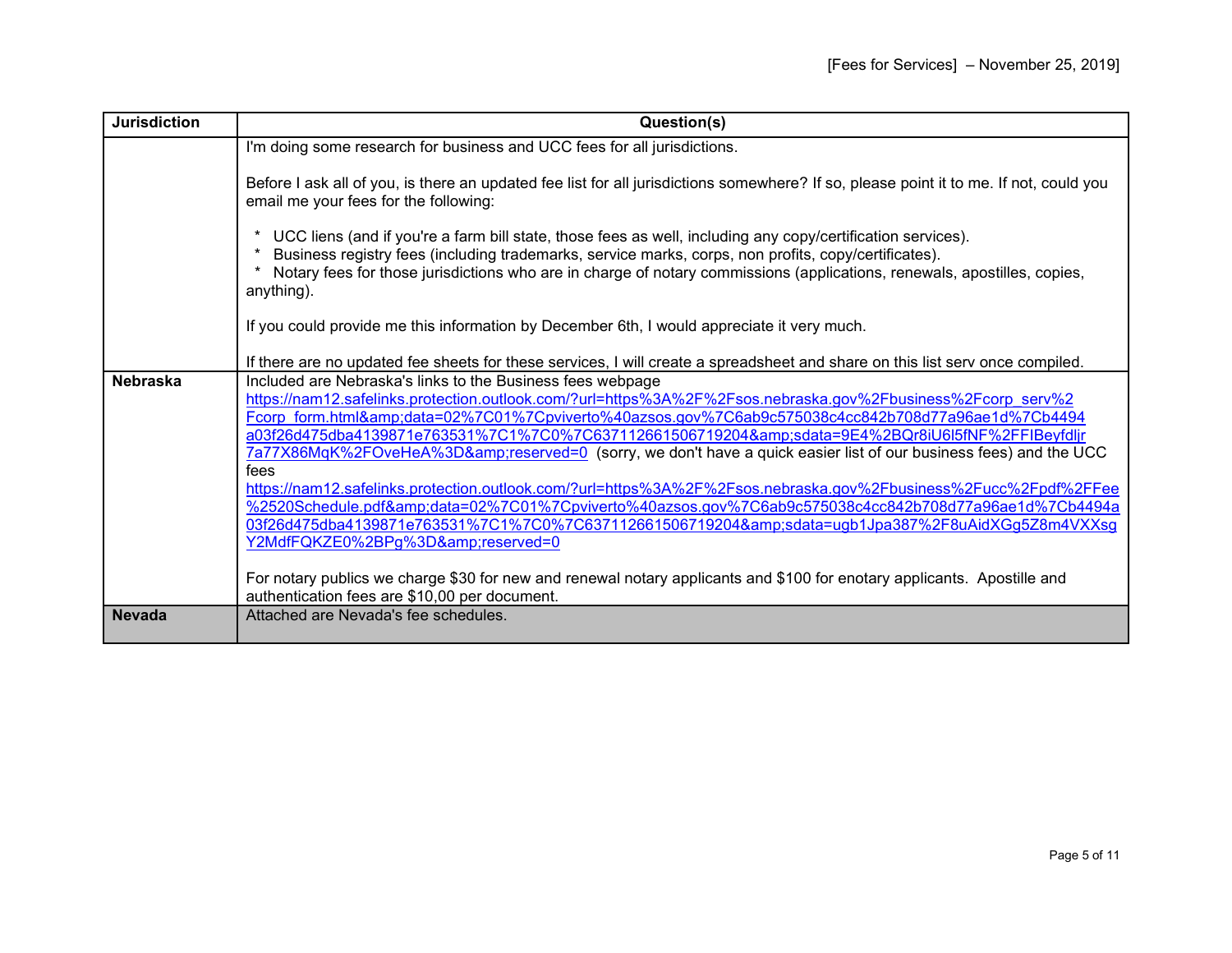| <b>Jurisdiction</b>   | Question(s)                                                                                                                                                                                                                                                                                                                                                                                                                                                                                                                                                                                                  |
|-----------------------|--------------------------------------------------------------------------------------------------------------------------------------------------------------------------------------------------------------------------------------------------------------------------------------------------------------------------------------------------------------------------------------------------------------------------------------------------------------------------------------------------------------------------------------------------------------------------------------------------------------|
|                       | I'm doing some research for business and UCC fees for all jurisdictions.                                                                                                                                                                                                                                                                                                                                                                                                                                                                                                                                     |
|                       | Before I ask all of you, is there an updated fee list for all jurisdictions somewhere? If so, please point it to me. If not, could you<br>email me your fees for the following:                                                                                                                                                                                                                                                                                                                                                                                                                              |
|                       | UCC liens (and if you're a farm bill state, those fees as well, including any copy/certification services).<br>Business registry fees (including trademarks, service marks, corps, non profits, copy/certificates).<br>* Notary fees for those jurisdictions who are in charge of notary commissions (applications, renewals, apostilles, copies,<br>anything).                                                                                                                                                                                                                                              |
|                       | If you could provide me this information by December 6th, I would appreciate it very much.                                                                                                                                                                                                                                                                                                                                                                                                                                                                                                                   |
|                       | If there are no updated fee sheets for these services, I will create a spreadsheet and share on this list serv once compiled.                                                                                                                                                                                                                                                                                                                                                                                                                                                                                |
| <b>New Hampshire</b>  | NH's fees are below:                                                                                                                                                                                                                                                                                                                                                                                                                                                                                                                                                                                         |
|                       | UCC: http://sos.nh.gov/UCCFileFees.aspx<br>Notary: Application or Renewal \$75<br>Domestic Corps: http://sos.nh.gov/nhcorpform.aspx Foreign Corps: http://sos.nh.gov/forcorpforms.aspx<br>Domestic LLC: http://sos.nh.gov/nhllcforms.aspx Foreign LLC: http://sos.nh.gov/forllcforms.aspx<br>Domestic Nonprofit: http://sos.nh.gov/forllcforms.aspx<br>Foreign Nonprofit: http://sos.nh.gov/forllcforms.aspx<br>Trade Names: http://sos.nh.gov/tnforms.aspx Domestic LP: http://sos.nh.gov/nhlpforms.aspx Foreign LP:<br>http://sos.nh.gov/foreignlpforms.aspx<br>Trademarks: http://sos.nh.gov/tmforms.aspx |
| <b>New Jersey</b>     |                                                                                                                                                                                                                                                                                                                                                                                                                                                                                                                                                                                                              |
| <b>New Mexico</b>     |                                                                                                                                                                                                                                                                                                                                                                                                                                                                                                                                                                                                              |
| <b>New York</b>       |                                                                                                                                                                                                                                                                                                                                                                                                                                                                                                                                                                                                              |
| <b>North Carolina</b> | The Fee Schedule for Business Registration at the NC Secretary of State's Office can be found at                                                                                                                                                                                                                                                                                                                                                                                                                                                                                                             |
|                       | https://www.sosnc.gov/fees/by title/ Business Registration Business corporations                                                                                                                                                                                                                                                                                                                                                                                                                                                                                                                             |
|                       | By changing the Department and the "For" fields, I believe it lists all fees for the agency.                                                                                                                                                                                                                                                                                                                                                                                                                                                                                                                 |
| <b>North Dakota</b>   |                                                                                                                                                                                                                                                                                                                                                                                                                                                                                                                                                                                                              |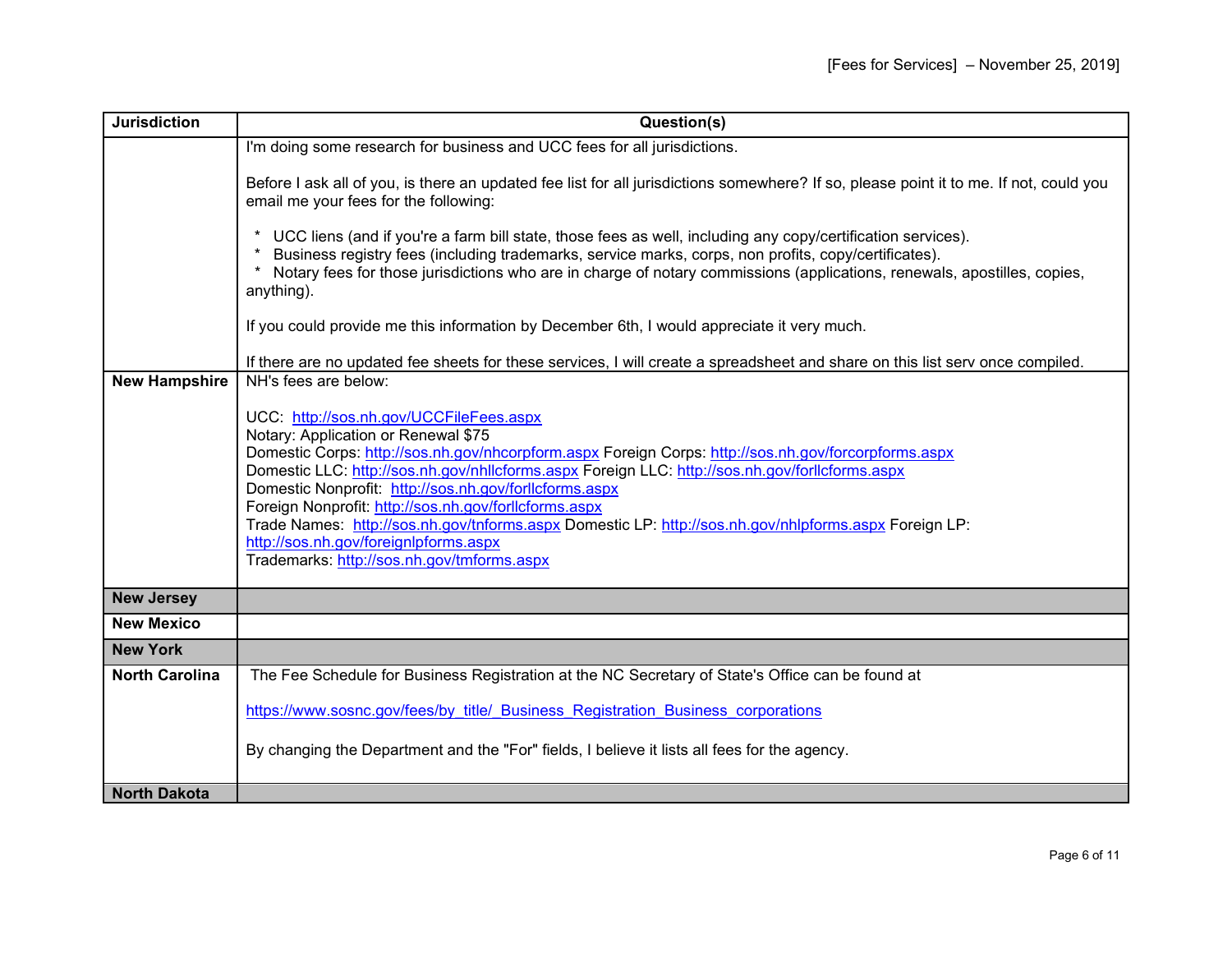| <b>Jurisdiction</b>   | Question(s)                                                                                                                                                                                                                                                                                                                                                   |
|-----------------------|---------------------------------------------------------------------------------------------------------------------------------------------------------------------------------------------------------------------------------------------------------------------------------------------------------------------------------------------------------------|
|                       | I'm doing some research for business and UCC fees for all jurisdictions.                                                                                                                                                                                                                                                                                      |
|                       | Before I ask all of you, is there an updated fee list for all jurisdictions somewhere? If so, please point it to me. If not, could you<br>email me your fees for the following:                                                                                                                                                                               |
|                       | UCC liens (and if you're a farm bill state, those fees as well, including any copy/certification services).<br>Business registry fees (including trademarks, service marks, corps, non profits, copy/certificates).<br>Notary fees for those jurisdictions who are in charge of notary commissions (applications, renewals, apostilles, copies,<br>anything). |
|                       | If you could provide me this information by December 6th, I would appreciate it very much.                                                                                                                                                                                                                                                                    |
|                       | If there are no updated fee sheets for these services, I will create a spreadsheet and share on this list serv once compiled.                                                                                                                                                                                                                                 |
| Ohio                  | In Ohio these are the following fees:                                                                                                                                                                                                                                                                                                                         |
|                       | $\ast$<br>UCC statements are all \$12 - and UCC11 Certified searches are \$20                                                                                                                                                                                                                                                                                 |
|                       |                                                                                                                                                                                                                                                                                                                                                               |
|                       | Business fees - some additional fees apply in unique situations, but in general the fees are: Trademarks \$125, New<br>Business Filings \$99, Amendments/Dissolutions \$50, Updates/renewals are \$25, certified copies and certificates are \$5.                                                                                                             |
|                       |                                                                                                                                                                                                                                                                                                                                                               |
|                       | $\ast$<br>Notary fees - new commissions and renewals are \$15 and online authorizations and renewals are \$20 (Additional fees<br>paid to the education/testing provider which range from \$45 for renewal education up to \$250 for the education/testing for the                                                                                            |
|                       | online authorization)                                                                                                                                                                                                                                                                                                                                         |
| <b>Oklahoma</b>       |                                                                                                                                                                                                                                                                                                                                                               |
| Oregon                | Here are the links to Oregon's fee schedules                                                                                                                                                                                                                                                                                                                  |
|                       | UCC - https://sos.oregon.gov/business/Documents/ucc-forms/ucc-fee-schedule.pdf                                                                                                                                                                                                                                                                                |
|                       | Business Registry - https://sos.oregon.gov/business/Documents/business-registry-forms/br-fee-schedule.pdf                                                                                                                                                                                                                                                     |
|                       | Notary - https://sos.oregon.gov/business/Documents/notary-forms/notary-fee-schedule.pdf                                                                                                                                                                                                                                                                       |
| Pennsylvania          | Pennsylvania's fee schedule for business and UCC filings is                                                                                                                                                                                                                                                                                                   |
|                       | here <https: business="" businesscharities="" fees-and-payments.aspx="" pages="" resources="" www.dos.pa.gov="">.<br/>Notary applications (new and renewals) are \$42.</https:>                                                                                                                                                                               |
|                       | Apostilles/certifications are \$15 each.                                                                                                                                                                                                                                                                                                                      |
|                       | Copies are \$1/page.                                                                                                                                                                                                                                                                                                                                          |
| <b>Rhode Island</b>   |                                                                                                                                                                                                                                                                                                                                                               |
| <b>South Carolina</b> |                                                                                                                                                                                                                                                                                                                                                               |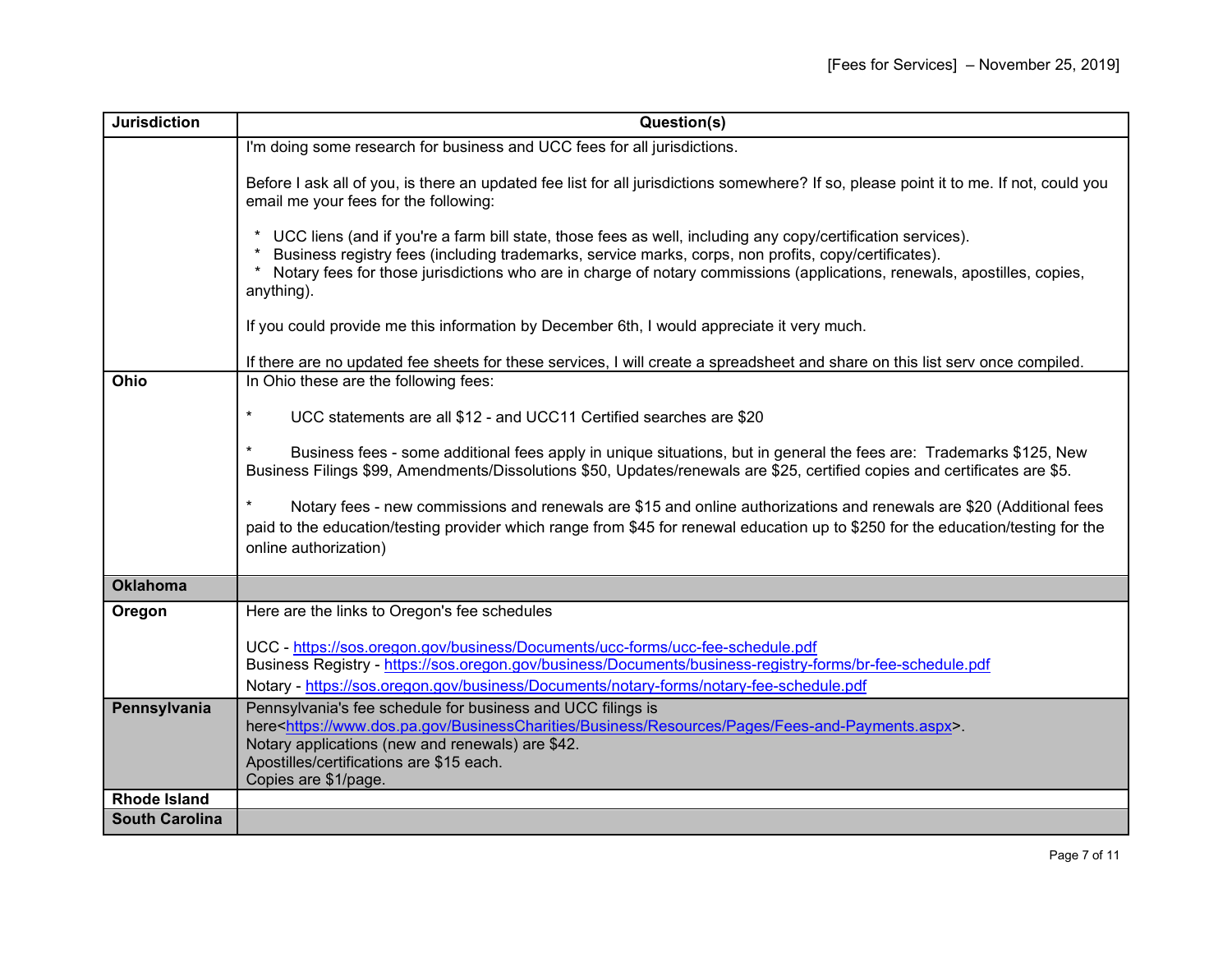| <b>Jurisdiction</b> | Question(s)                                                                                                                                                                                                                                                                                                                                                   |
|---------------------|---------------------------------------------------------------------------------------------------------------------------------------------------------------------------------------------------------------------------------------------------------------------------------------------------------------------------------------------------------------|
|                     | I'm doing some research for business and UCC fees for all jurisdictions.                                                                                                                                                                                                                                                                                      |
|                     | Before I ask all of you, is there an updated fee list for all jurisdictions somewhere? If so, please point it to me. If not, could you<br>email me your fees for the following:                                                                                                                                                                               |
|                     | UCC liens (and if you're a farm bill state, those fees as well, including any copy/certification services).<br>Business registry fees (including trademarks, service marks, corps, non profits, copy/certificates).<br>Notary fees for those jurisdictions who are in charge of notary commissions (applications, renewals, apostilles, copies,<br>anything). |
|                     | If you could provide me this information by December 6th, I would appreciate it very much.                                                                                                                                                                                                                                                                    |
|                     | If there are no updated fee sheets for these services, I will create a spreadsheet and share on this list serv once compiled.                                                                                                                                                                                                                                 |
| <b>South Dakota</b> |                                                                                                                                                                                                                                                                                                                                                               |
| <b>Tennessee</b>    | Here is a link to Tennessee's fees.                                                                                                                                                                                                                                                                                                                           |
|                     | https://sos.tn.gov/site-search/filing%20fees                                                                                                                                                                                                                                                                                                                  |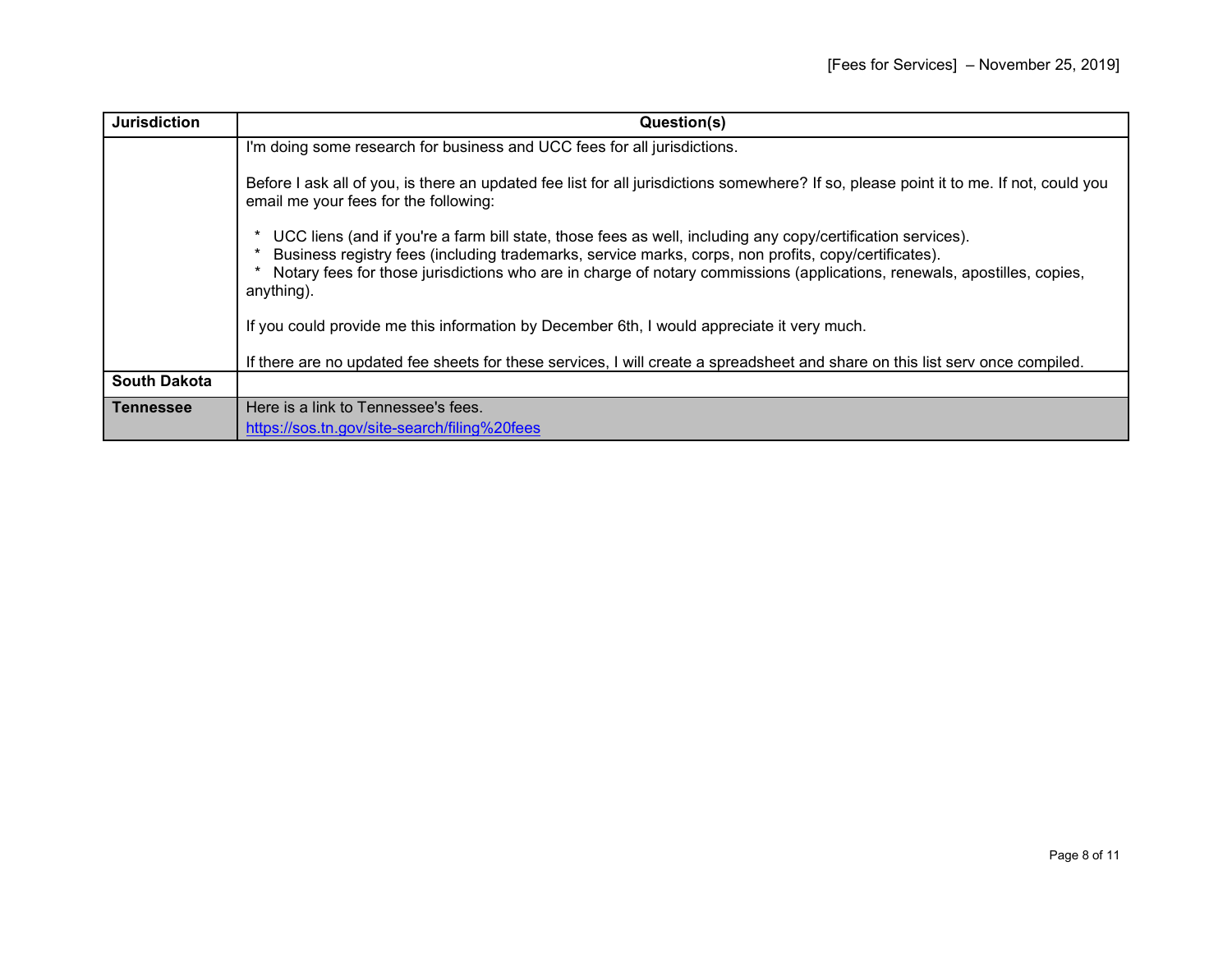| <b>Jurisdiction</b> | Question(s)                                                                                                                                                                                                                                                                                                                                                                                                                                                                                                                                              |
|---------------------|----------------------------------------------------------------------------------------------------------------------------------------------------------------------------------------------------------------------------------------------------------------------------------------------------------------------------------------------------------------------------------------------------------------------------------------------------------------------------------------------------------------------------------------------------------|
|                     | I'm doing some research for business and UCC fees for all jurisdictions.                                                                                                                                                                                                                                                                                                                                                                                                                                                                                 |
|                     | Before I ask all of you, is there an updated fee list for all jurisdictions somewhere? If so, please point it to me. If not, could you<br>email me your fees for the following:                                                                                                                                                                                                                                                                                                                                                                          |
|                     | UCC liens (and if you're a farm bill state, those fees as well, including any copy/certification services).<br>Business registry fees (including trademarks, service marks, corps, non profits, copy/certificates).<br>* Notary fees for those jurisdictions who are in charge of notary commissions (applications, renewals, apostilles, copies,<br>anything).                                                                                                                                                                                          |
|                     | If you could provide me this information by December 6th, I would appreciate it very much.                                                                                                                                                                                                                                                                                                                                                                                                                                                               |
|                     | If there are no updated fee sheets for these services, I will create a spreadsheet and share on this list serv once compiled.                                                                                                                                                                                                                                                                                                                                                                                                                            |
| <b>Texas</b>        | Attached are the UCC fees, Business Filing Fees, and Trademark fees. The Texas Secretary of State charges the following<br>fees for a notary public application:                                                                                                                                                                                                                                                                                                                                                                                         |
|                     | Sec. 406.007. FEES PAID TO SECRETARY OF STATE. (a) The applicant must submit to the secretary of state:                                                                                                                                                                                                                                                                                                                                                                                                                                                  |
|                     | (1) a fee of \$10 for approving and filing the bond of the notary public, if required; and                                                                                                                                                                                                                                                                                                                                                                                                                                                               |
|                     | (2) a fee of \$1 to be appropriated to and used by the secretary of state only for hiring an investigator and for preparing and<br>distributing the materials required to be distributed under Section<br>406.008 <http: getstatute.aspx?code="GV&amp;Value=406.008" www.statutes.legis.state.tx.us="">.</http:>                                                                                                                                                                                                                                         |
|                     | (b) The secretary of state shall charge for use of the state a fee of \$10 for a notary public commission. The applicant must pay<br>the fee in advance to the secretary of state.                                                                                                                                                                                                                                                                                                                                                                       |
|                     | We have a separate fee for submitting an application to be an online notary, which is set by administrative rule. The current<br>fee set by rule is \$50. You must be commissioned as a "traditional" notary public to make an application to be an online notary<br>public.                                                                                                                                                                                                                                                                             |
|                     | The statutory fee for issuing a certificate or apostille is \$15.00 per certificate or apostille unless the certificate or apostille is<br>requested for use in adoption proceedings. If the Certificate/Apostille is requested for use in proceedings related to an<br>adoption, the statutory fee is \$10.00 per Certificate/Apostille, and the total fees may not exceed \$100.00 for the adoption of<br>each child. (Sec. 405.031, Texas Government Code <https: docs="" gv="" gv.405.htm#405.031="" htm="" statutes.capitol.texas.gov="">)</https:> |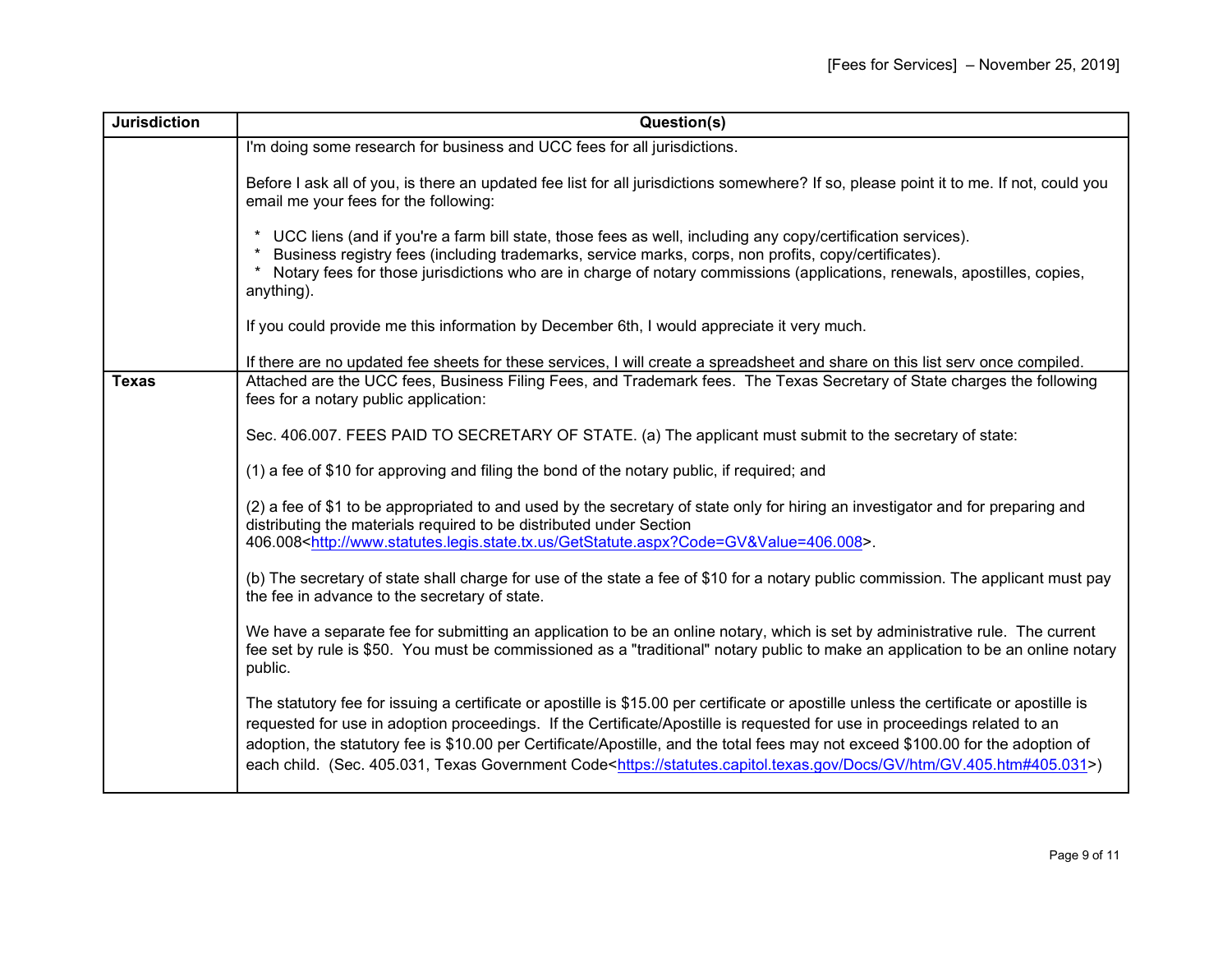| <b>Jurisdiction</b>  | Question(s)                                                                                                                                                                                                                                                                                                                                                   |
|----------------------|---------------------------------------------------------------------------------------------------------------------------------------------------------------------------------------------------------------------------------------------------------------------------------------------------------------------------------------------------------------|
|                      | I'm doing some research for business and UCC fees for all jurisdictions.                                                                                                                                                                                                                                                                                      |
|                      | Before I ask all of you, is there an updated fee list for all jurisdictions somewhere? If so, please point it to me. If not, could you<br>email me your fees for the following:                                                                                                                                                                               |
|                      | UCC liens (and if you're a farm bill state, those fees as well, including any copy/certification services).<br>Business registry fees (including trademarks, service marks, corps, non profits, copy/certificates).<br>Notary fees for those jurisdictions who are in charge of notary commissions (applications, renewals, apostilles, copies,<br>anything). |
|                      | If you could provide me this information by December 6th, I would appreciate it very much.                                                                                                                                                                                                                                                                    |
|                      | If there are no updated fee sheets for these services, I will create a spreadsheet and share on this list serv once compiled.                                                                                                                                                                                                                                 |
| <b>Utah</b>          | Attached is the Utah fee schedule which can also be accessed at this link:                                                                                                                                                                                                                                                                                    |
|                      | https://corporations.utah.gov/pdf/currentfees.pdf                                                                                                                                                                                                                                                                                                             |
| <b>Vermont</b>       |                                                                                                                                                                                                                                                                                                                                                               |
| Virginia             |                                                                                                                                                                                                                                                                                                                                                               |
| Washington           |                                                                                                                                                                                                                                                                                                                                                               |
| <b>West Virginia</b> |                                                                                                                                                                                                                                                                                                                                                               |
| <b>Wisconsin</b>     |                                                                                                                                                                                                                                                                                                                                                               |
| Wyoming              |                                                                                                                                                                                                                                                                                                                                                               |

## **Additional comments:**

## **Full text of email:**

Good Afternoon-

I'm doing some research for business and UCC fees for all jurisdictions.

Before I ask all of you, is there an updated fee list for all jurisdictions somewhere? If so, please point it to me. If not, could you email me your fees for the following: